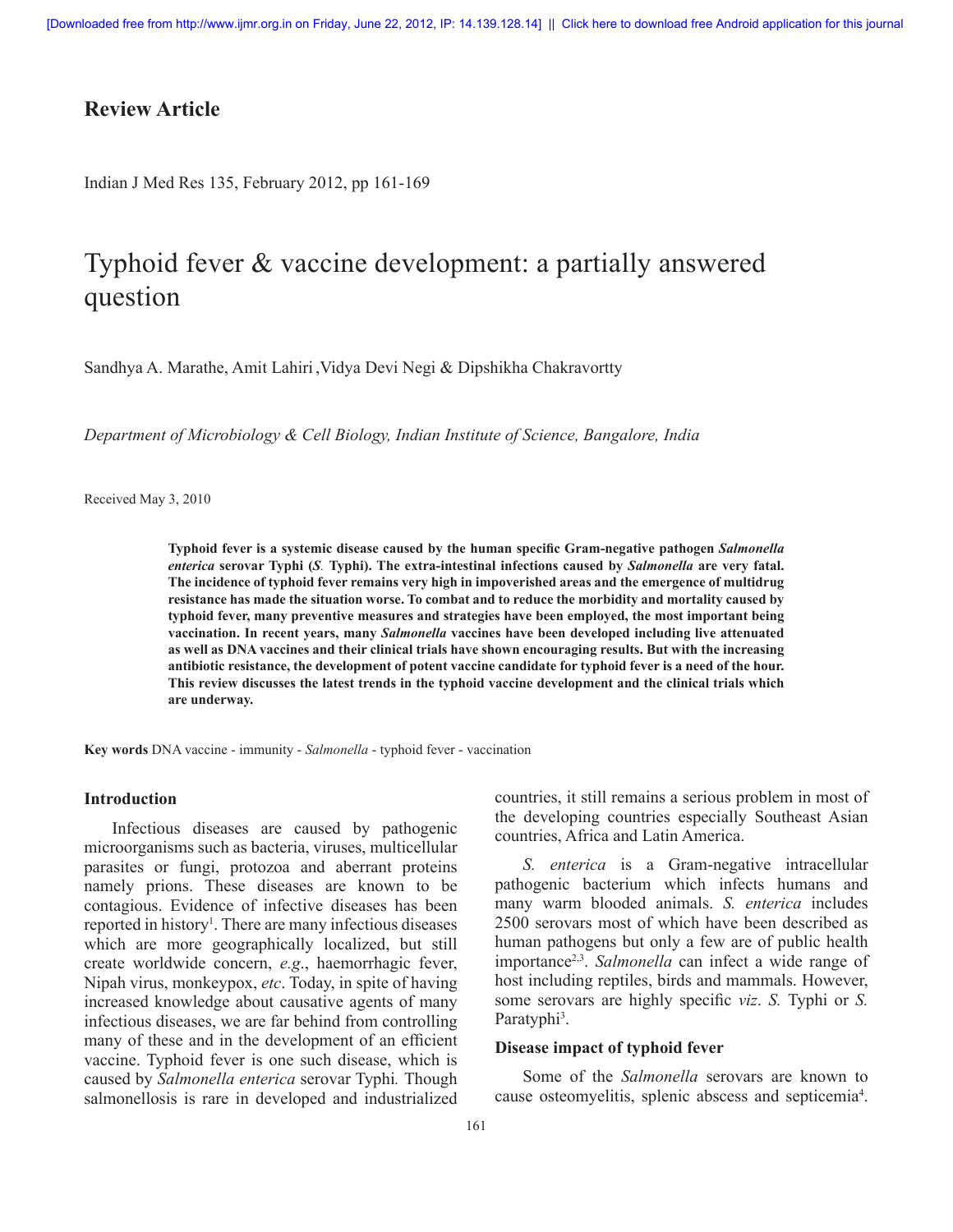*S.* Typhi or *S.* Paratyphi infect human and cause typhoid and paratyphoid fever, respectively. Transmission of the disease occurs through faecaloral route, upon ingestion of contaminated water and food and inadequate sanitation, consuming raw milk products, flavored drinks and ice-creams. This disease can also spread through consumption of raw fruits and vegetables grown in fields irrigated with sewage water and fertilizer<sup>5,6</sup>. The incubation period of the disease is usually 10-14 days and varies considerably from 8-15 days, but may be as short as 5 days and as long as 30 or 35 days depending upon the inoculum size and the state of host defenses. Occurrence of the disease has to be confirmed by the presence of the pathogen either *S.*  Typhi or *S.* Paratyphi in patient, which requires isolation of the bacteria from blood, stool or bone marrow. The sensitivity of the test decreases with increased duration of fever. Another method is Widal test, which identifies the presence of antibodies against *Salmonella* specific O (somatic) and H (flagellar) antigens in the serum which appear only in the 2nd week after the disease onset. One of the recent diagnostic techniques developed in our laboratory is a PCR based method which utilizes specific primer designed against a region unique to *S.*  Typhi and *S.* Paratyphi A. This method can detect very small number of bacteria within 4-5 days of onset of infection7 . This method is more sensitive than Widal test and can also differentiate between *S.* Typhi CT18, *S.* Typhi Ty2 and *S.* Paratyphi A.

Most commonly used antibiotics for the treatment of typhoid fever are fluoroquinolone such as ciprofloxacin, ofloxacin and pefloxacin and third-generation cephalosporins such as ceftriaxone or cefotaxime. Antibiotic treatments are often ineffective in carriers with gallstones. In these carriers, Salmonella are resistant to bile<sup>8</sup> forming biofilm on the gallbladder conferring antimicrobial resistance to bacteria<sup>9</sup>. Emergence of multidrug resistance (MDR) in *Salmonella* has made treatment of the disease more difficult and complicated. In 1948, chloramphenicol was first reported for the treatment of typhoid fever<sup>10</sup>. In 1972, chloramphenicol resistance was identified as a major problem in the treatment of disease during an outbreak in Mexico, India, Vietnam, Thailand, Korea and Peru<sup>11</sup>. The resistance to chloramphenicol was associated with high-molecular-weight, selftransferable, *Inc*HI plasmids which encode the resistance genes; but strains of *S.* Typhi with such plasmid mediated MDR are not observed in Latin America<sup>12,13</sup>. In the 1970s and 1980s, use of antibiotics

like fluoroquinolones such as ciprofloxacin and ofloxacin had become widespread especially in countries where MDR was a problem. In 2005, the existence of MDR strains of *S.* Typhi was noticed in patients in Lagos, Nigeria<sup>14</sup>, ciprofloxacin resistance in Karachi and in 2007 in India, MDR strains of *S.* Typhi were reported<sup>15</sup>. MDR strains of *S*. Typhimurium have become a major cause of salmonellosis worldwide *e.g*. MDR definitive phage type 104 (DT104), which was found to be resistant to ampicillin, chloramphenicol, streptomycin, sulphonamides and tetracycline $16,17$ .

MDR is also mediated by another plasmid *p*HCM1, in bacteria18. The situation has further worsened because some variants of *Salmonella* have developed MDR as an integral part of their genome and therefore, are likely to retain their drug-resistant genes even when antimicrobial drugs are no longer used, making the pathogen more virulent and potent. One such example is the chromosomally encoded gene complex known as the *Salmonella* genomic island 1 in *S*. Typhimurium<sup>19</sup>, which can be transferred to other *Salmonella* serotypes<sup>20</sup>. Thus, the emergence and global spread of antimicrobial resistant *Salmonella* strains have necessitated to understand in depth the mechanism of pathogenesis so as to find new drug target for the MDR strains of the pathogen and develop a vaccine as a prophylactic strategy. During its intracellular life in macrophages, *Salmonella* induces a variety of regulatory systems which are responsible for its survival inside the host<sup>21</sup>. *Salmonella* has evolved different strategies to evade the host immune response. One of the strategies is modification of lipopolysaccharides (LPS) which is normally recognized by TLR-4 triggering downstream signaling cascade to evoke host immune response  $22,23$ . This membrane remodelling blocks recognition by host TLR-4 and also increases resistance of bacteria against host antimicrobial peptides. *Salmonella* also prevents the fusion of *Salmonella* containing vacuole with lysosome and vesicles containing reactive oxygen and nitrogen species<sup>24</sup>. Salmonella inhibits antigen presentation via dendritic cells<sup>25,26</sup>. There are many regulators in *Salmonella* like PhoP/Q, PmrA/B, OmpR/EnvZ, two component system (TCS), sigma factor RpoS and RpoE, which are responsible for regulating such phenotypes. PhoP/Q TCS is required for antimicrobial peptide (AMP) resistance, virulence and survival of *Salmonella* within macrophages<sup>27</sup>. PmrA/B TCS was described for the first time in 1993<sup>28</sup> and was later associated with resistance against AMPs like polymyxin B, Cationic antimicrobial protein 37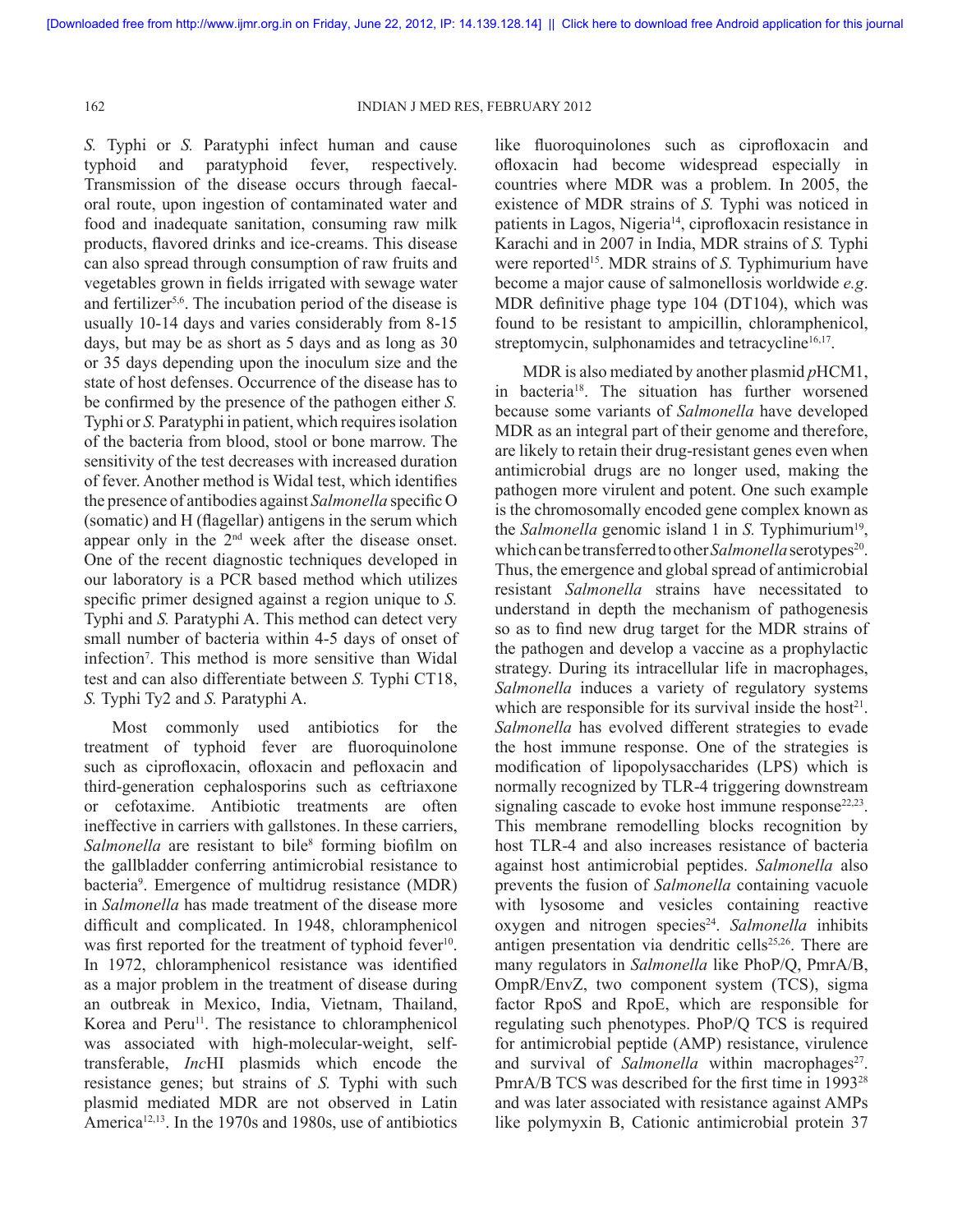and Cationic antimicrobial protein 57 (BPI)29. Some of these regulated genes are involved in LPS modification as well as AMPs resistance. PmrA/B and PhoP/Q, regulate genes in mouse model especially in GI tract and in spleen<sup>30</sup>.

## **Vaccine status for** *Salmonella* **pathogenesis/typhoid fever**

Typhoid fever caused by *S.* Typhi or *S.* Paratyphi is a major health problem with global incidence of 21 million cases and 200,000 (1-4% death worldwide) deaths per year31. *Salmonella* has become a major threat to the society due to the disease severity, recurrence of disease through carrier state, emergence of multidrug resistance and its use as a potential candidate in bioterrorism<sup>32</sup>. This demands for an effective prophylactic measures. In 2000 and 2008, WHO has explained the importance of vaccine against typhoid fever33,34. There have been many efforts done by different groups of scientists to develop an effective vaccine against *Salmonella.* But at present, only two licensed vaccine for typhoid fever - a subunit (Vi PS) and a live attenuated *S.* Typhi strain (Ty21a) are commercially available. Continuous efforts are being undertaken to develop typhoid vaccine with the advancement of Vi polysaccharide conjugate vaccine and live attenuated *Salmonella* strain to attain higher antibody titres and increased immunogenicity<sup>35</sup>. Murine model of typhoid fever (BALB/c mice infection with *S*. Typhimurium) is used initially to test the efficiency and potency of the vaccine. Once the vaccine is found to be safe, it will be underaken for clinical/field trial in humans.

## **Inactivated whole-cell typhoid vaccine**

In 1896, heat killed phenol preserved and acetone killed lyophilized injectable whole cell *S.* Typhi vaccine was generated and used in England and Germany. The efficacy of this vaccine was assessed in a trial in 1960 in Yugoslavia, USSR, Poland, and Guyana. This vaccine is still in use in a few countries but most of the countries have withdrawn the usage of this vaccine due to the side effects. The acetone killed vaccine was more superior to heat-phenol killed vaccine. It was due to the preservation of Vi-polysaccharide in acetone killed vaccine<sup>36,37</sup>. However, inactivated whole-cell vaccine causes local inflammation, pain, systemic fever, malaise and disease like symptoms in 9-34 per cent of the recipients. Thus, whole cell inactivated vaccine was not considered suitable for public use and in spite of being licensed it is no longer available in the market<sup>38,39</sup>. Unfortunately for paratyphoid fever, there

is no licensed vaccine till date. Increasing emergence of multidrug resistance strains of *Salmonella* has further complicated the situation of the disease and its treatment with existing antibiotics.

## **Vi-polysaccharide (Vi-PS) vaccine**

Felix and co-workers showed the presence of serological response against Vi-polysaccharide in typhoid fever $40,41$ . Considering this and the ability of acetone killed whole-cell vaccine to be more effective due to presence of Vi-polysaccharide<sup>36,37</sup>, it was considered as a potential candidate for vaccine development. In 1986, Robbins and Robbins at NIH developed an injectable subunit vaccine Vipolysaccharide vaccine (sold as Typhim Vi by Sanofi Pasteur and Typherix by GlaxoSmithKline). The vaccine was licensed to Sanofi-Pasteur in 1994 (Typhim TM, Sanofi-Pasteur; TypbarTM, Bharar). Vi polysaccharide, a linear homopolymer of galacturonic acid is purified from the bacteria by treatment with detergent Cetavlon. During initial trial, this vaccine gave 75 per cent protection during 20 months surveillance in 5-44 yr age group in Nepal. In South Africa, among the age group of 5-16 yr, 64 per cent protection was observed after 21 months and after 3 yr the protection was only 55 per cent<sup> $42,43$ </sup>. In China, the protection among 5-9 yr old children was 69 per cent44. This vaccine has certain drawbacks being nonimmunogenic in children below 2 yr of age and unable to induce booster effect. Most importantly many of the *S.* Typhi strains are negative for Vi polysaccharide or lose their Vi-antigen45, 46 and in such cases Vi-PS vaccine will not be able to protect the patient. The recent data of the community vaccination in highincidence areas of Kolkata, Karachi, and North Jakarta showed the cost effectiveness of Vi-polysaccharide vaccine in children<sup>47</sup>.

### **The live attenuated Ty21a vaccine**

Due to the side effects and low effectiveness of the killed whole cell vaccine a need for a more competent vaccine candidate emerged. With the knowledge that live attenuated strain elicits more immune response, attenuated *Salmonella* strains were considered for vaccine development. Ty21a was the first live oral attenuated *Salmonella* vaccine (sold as Vivotif by Berna Biotech, now crucell and was developed in Switzerland by chemical mutagenesis of wild-type *S.*  Typhi strain Ty238, 48. This strain lacks both functional galactose-epimerase (*galE*) gene and the Vi antigen and is highly attenuated. The Ty21a vaccine is licensed in 56 countries of Asia, Africa, USA and Europe<sup>1</sup>.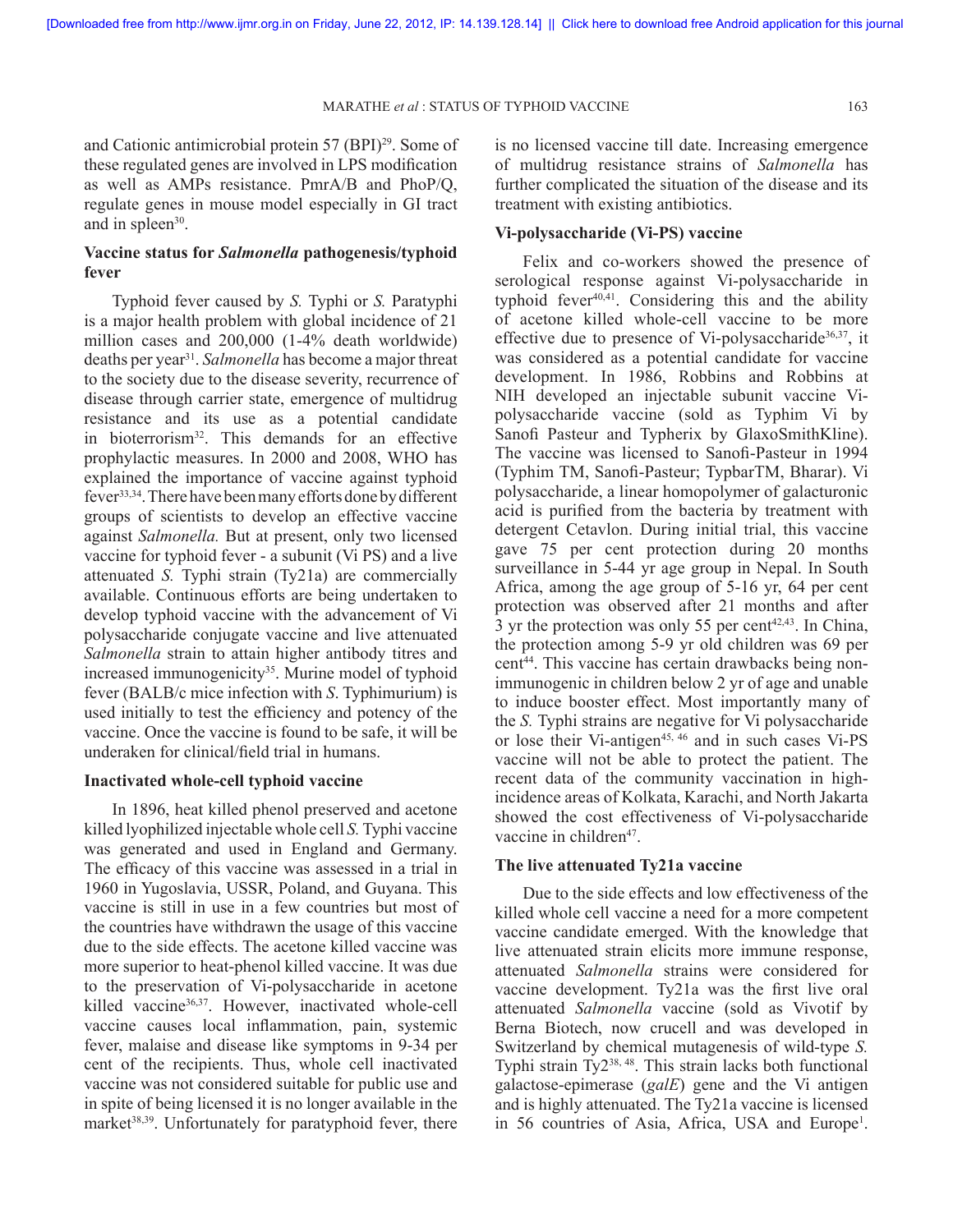164 INDIAN J MED RES, FEBRUARY 2012

This vaccine is available in both liquid as well enteric coated capsule forms. Clinical trials in Alexandria, Egypt, with the liquid form of vaccine showed 96 per cent protection for 3 yr and in Santiago, Chile, it was found to be 67 per cent for 3 yr and 62 per cent over 7 yr49 . Ty21a, was also shown to provide 42-56 per cent protection against paratyphoid caused by *S.* Paratyphi, in Chile48. It is also hypothesized that Ty21a can give rise to herd-immunity effect<sup>38</sup>. Despite an adequate immune response and efficacy against typhoid fever, Ty21a has certain drawbacks. To obtain sufficient immunity, high numbers  $(10<sup>9</sup>)$  of bacteria are required for oral dose; its use is recommended for children only above 5-6 yr of age. This vaccine is highly acid-labile and hence stomach acidity has to be either neutralized or bypassed when Ty21a is to be fed orally.

## **Other non-commercialized vaccines against typhoid fever**

Several live attenuated *S.* Typhi strains have been developed for oral vaccination against typhoid fever. Many of the developed strains have been used in humans to check the efficacy and immunity against the pathogen. 541Ty (Vi+) and 543Ty (Vi-) were developed by Stocker and co-worker by transducing deletion in *aroA, purA* and *hisG*51, 52. 543Ty is a spontaneous mutant of 541Ty that lacks Vi-polysaccharide antigen. These strains are unable to maintain growth in mammalian tissue. 541Ty and 543Ty induced good immune response in the Phase I clinical trial53 . Another attenuated strain, CVD 908 with mutation in *aroC* and *aroD* was developed<sup>54</sup>. A further mutation in the *htrA* locus, gave rise to the CVD908 *htrA*55 vaccine strain with multiple deletions in *aroC*/ *aroD*/*htrA*. When compared with the usage of existing vaccine Ty21a, single-dose CVD 908-*htrA* stimulated vigorous mucosal, humoral, and cellular immune responses that equaled or surpassed those measured after multiple doses of Ty21a. In 1992, Tacket and colleagues developed vaccine candidate  $χ$ 3927 which is mutated in *cya* and *crp.* Along with other two CVD 906 (ISP1820 Δ*aroC* Δ *aroD*), CVD 908 (Ty2 Δ *aroC* Δ *aroD*) mutated vaccine strains, χ3927 vaccine were able to induce LPS specific antibody response when used in the volunteers<sup>56</sup>.

Till date there was no effective vaccine that could confer protection to 2-5 yr old children. *Salmonella* Typhi Vi O-Acetyl Pectin-rEPA conjugate vaccine, a modified conjugate vaccine where Vi-PS is conjugated to a non-toxic recombinant *Pseudomonas aeruginosa* exotoxin A (rEPA) has been used in clinical trial among the children and infants of age under  $2 \text{ yr}^{18}$ .

The trial reports an efficacy of 90 per cent in 2-5 yr old children.

The live attenuated candidate vaccine Ty800, a deletion mutant of the global regulator *phoP/phoQ* of Ty2, is developed by AVANT Immunotherapeutics $57,58$ . It has passed Phase II trials and Ty800 has been shown to stimulate vigorous IgA and anti-O serum antibody responses in volunteers. *Salmonella* live attenuated vaccine candidate M01ZH09/ZH09 against *S.*  Typhimurium*/*Typhi was developed with the deletion in the SPI gene (Ty2 *aroC* and *ssa*V) and underwent Phase II trial<sup>59</sup>. This vaccine strain lacks SPI-2 structural protein SsaV, required for secretion of bacterial effectors proteins. The mutation will hinder the SPI-2 function and prevent the systemic spread. Another mutation in *aroC*, aromatic mutation deprives the bacterium of essential nutrients it must obtain from the mammalian host. This double mutation vaccine strain was shown to be immunogenic and well-tolerated when given as a single dose. The study was conducted till 6 months after vaccination and volunteers did not show any bacteremia or prolonged shedding of the vaccine strain, which is an important safety advantage of vaccination. None of the new oral vaccine candidates (such as CVD 908, CVD 908-*htrA,* Ty800, and MO1ZH09), were consistent in their ability to stimulate serum Vi antibody. Levine and his group proposed that, if the expression of Vi is rendered to be constitutive in CVD 908-*htrA*, the strain might elicit the serum and mucosal anti-Vi antibody in addition to whole cell antigen response*.*  They replaced the highly regulated P*tviA* in CVD 908-*htrA* with the strong constitutive promoter P*tac*, resulting in a strain "CVD 909" which constitutively expresses the Vi antigen $60,61$ . This strain was the first vaccine candidate to elicit serum Vi antibodies and was able to significantly reduce the mortality of mice even with single immunization.

In 2007, a live attenuated vaccine against typhoid fever DV-STM-07 was developed in our laboratory, which has been shown to be potent in murine model of salmonellosis $62$ . This is a multiple deletion mutant where the LPS modification and AMP resistance genes (*pmrG, pmr HIFJKLM* and *pmrD*) have been targeted and used as live vaccine. This vaccine was shown to provide immunity and protection at very low dose as well as with single dose, and was able to protect the pregnant mice and the foetus from lethal *Salmonella* infection. During the same year, CKS362, a killed but metabolically active (KBMA) *S.* Typhimurium strain was developed as a *Salmonella* vaccine.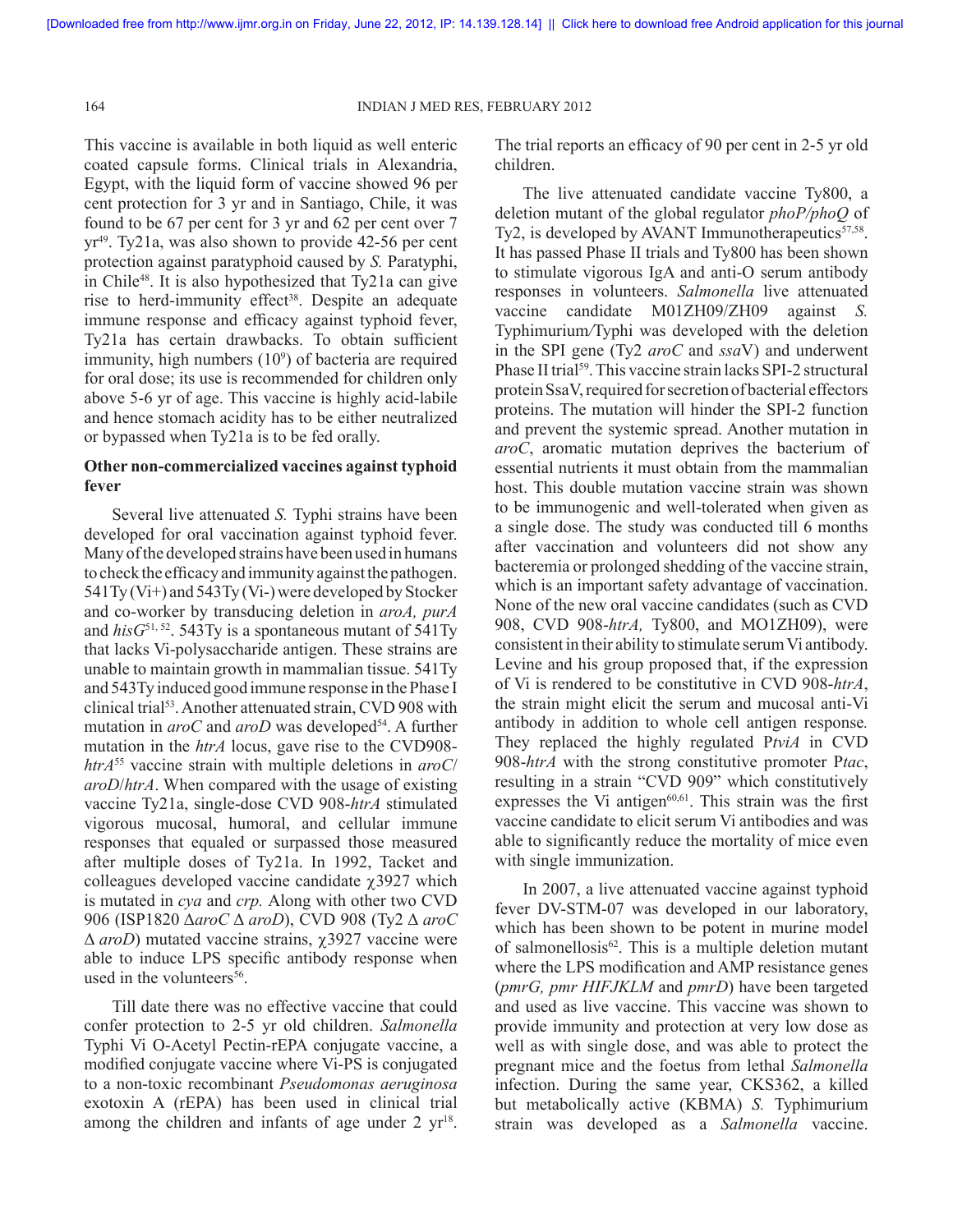|                                                                                         |                                                                                                                                             | Table Clinical trials of typhoid vaccine                                                                                                |                                                              |                                                                            |                                                                            |
|-----------------------------------------------------------------------------------------|---------------------------------------------------------------------------------------------------------------------------------------------|-----------------------------------------------------------------------------------------------------------------------------------------|--------------------------------------------------------------|----------------------------------------------------------------------------|----------------------------------------------------------------------------|
| Vaccine                                                                                 | Mutation/Modification                                                                                                                       | Clinical trial (yr)                                                                                                                     | volunteer (yr)<br>Age of                                     | Dose                                                                       | Efficacy/efficiency                                                        |
| Inactivated whole-cell typhoid<br>vaccine (K and L vaccine) <sup>35</sup>               | heat-phenol-inactivated (L) or acetone-<br>inactivated (K)                                                                                  | not in use except few countries<br>In use since 1896. Field trials<br>(1950s and 1960s), licensed<br>for $\leq 6$ yr age.<br>(Thailand) | youngsters)<br>children $\&$<br>(mostly<br>$2\;{\rm to}\;50$ | $10^8$                                                                     | 51-67% (L) 75-94% (K)                                                      |
| Ty21a (Vivotif Berna <sup>TM</sup><br>vaccine) <sup>41</sup>                            | galE and Vi Antigen                                                                                                                         | Field trials (1978-1981),<br>licensed                                                                                                   | $6 \text{ to } 7$                                            | $10^9$                                                                     | and vaccine formulation)<br>$0-100%$ (depending on<br>immunizaion schedule |
| 541 $\mathrm{Ty}^{57}$                                                                  | aroA, purA, & hisG of S. Typhi strain<br>CDC10-80 (phage type A)                                                                            | Phase 1 (1987)                                                                                                                          | 18 to 33                                                     | $108 109$ or 10 <sup>10</sup>                                              |                                                                            |
| 543Ty <sup>57</sup>                                                                     | Vi, aroA, purA, & hisG of S. Typhi<br>strain CDC1O-80 (phage type A)                                                                        | Phase 1 (1987)                                                                                                                          | 18 to 33                                                     | $10^8\,10^9$ or $10^{\,10}$                                                |                                                                            |
| CVD 906 <sup>58</sup>                                                                   | aroC and aroD derivative of virulent S.<br>820<br>Typhi strain ISP1                                                                         | Phase 1 (1991)                                                                                                                          | 18 to 33                                                     | $5 \times 103$                                                             | 25% (expected<br>protection)                                               |
| CVD 908 <sup>49</sup>                                                                   | aroC and aroD derivative of virulent S.<br>Typhi strain Ty2                                                                                 | Phase 1 (1991)                                                                                                                          | 18 to 35                                                     | $5\times10^4/\,10^5$                                                       |                                                                            |
| Typhim Vi/Typherix <sup>56,59</sup>                                                     | purified Vi antigen                                                                                                                         | licensed (1994)                                                                                                                         | 5 to 44                                                      | $25\mu$ g                                                                  | Typhim Vi - 55-74%,<br>Typherix - 80%                                      |
| $CVD$ 908- $\text{htrA}^{46,60}$                                                        | aroC, aroD and htrA derivative of<br>virulent S. Typhi strain Ty2                                                                           | Phase 1(1996), phase 2 (2000)                                                                                                           | 18 to 40                                                     | $5 \times 10^6$ and $5 \times 10^9$ ;<br>$5 \times 10^7$ 4.5 $\times 10^8$ |                                                                            |
| CVD 909 <sup>46,48</sup>                                                                | CVD 908-htrA constitutively<br>expressing Vi                                                                                                | trial in mice (2000), Phase 1<br>(2006)                                                                                                 |                                                              | $2.5 \times 10^{9}$                                                        |                                                                            |
| Salmonella Typhi Vi O-Acetyl<br>Pectin-rEPA Conjugate <sup>61</sup>                     | Vi bound to recombinant Pseudomonas<br>aeruginosa exotoxin A (rEPA)                                                                         | Phase 2 (1991-2001)                                                                                                                     | $2$ to 5, 5 to 14,<br>adults                                 | 22.5 µg of Vi and<br>22 µg of rEPA                                         | 90% in 2-5 yr olds for<br>47 months                                        |
| $\text{vax-TyVi}\otimes^{c_2}$                                                          | purified Vi antigen                                                                                                                         | trial (2002), licensed                                                                                                                  | 9 to 13                                                      | $25 \mu g$                                                                 | $62.5 - 96.3%$                                                             |
| DNA vaccine <sup>55</sup><br>DV-STM-07 <sup>50</sup><br>MO1ZH0963<br>${\rm Ty}800^{43}$ | Typhi Ty2<br>pmrG, pmrH-M and pmrD<br>aroC & ssaV in S.Typhi<br>phoP/phoQ of S.<br>$\mathcal{S}^{obs}$                                      | Phase 2 (2007-2009)<br>mice study (2009)<br>mice study $(2007)$<br>Phase 2 (2007)                                                       | 18 to 45<br>$2 \text{ to } 17$                               | $10^7$ , $10^8$ , $10^9$ or $10^{10}$<br>$5\times10^9$                     | $\mathbf I$<br>$\mathbf{I}$                                                |
| Vi-CRM197 <sup>64</sup> glycoconjugated<br>vaccine                                      | polysaccharide of S. Paratyphi A to the<br>polysaccharide of S. Typhi and the O<br>chemical conjugation of the Vi<br>carrier protein CRM197 | phase 2 (planned to start in<br>Phase 1 (2010-ongoing)<br>December 2010)                                                                | Adult (18-<br>40 yr)                                         | 1.25, 5 or 12.5 µg                                                         |                                                                            |
| Superscript numerals denote reference numbers                                           |                                                                                                                                             |                                                                                                                                         |                                                              |                                                                            |                                                                            |

MARATHE *et al* : STATUS OF TYPHOID VACCINE 165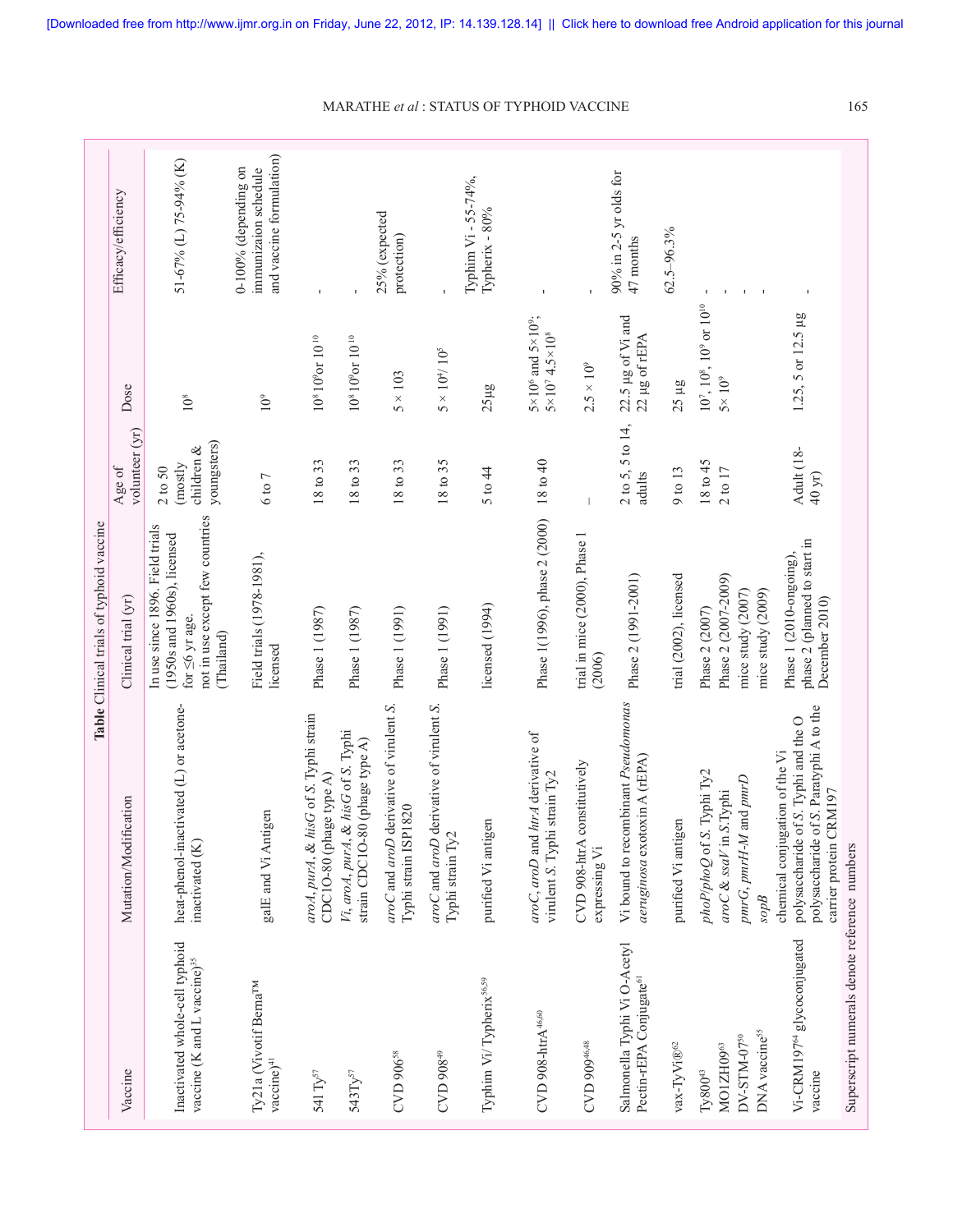166 INDIAN J MED RES, FEBRUARY 2012

The safety profile of KBMA strain was speculated to be similar to that of killed micro-organisms. *Salmonella* KBMA strain was derived from Δ*phoP/phoQ*Δ*aroA*63. This mutant vaccine strain was further made devoid of *uvrAB*, genes involved in DNA repair mechanism. Photochemical treatment of bacteria mutant in DNA excision repair (*ΔuvrAB*) renders the organisms "killed but metabolically active". This strain will not be able to replicate after treatment with UVA light. Also, these bacteria cannot synthesize psoralen which makes adduct with DNA in the presence of UVA and will be eliminated during the DNA repair by *uvrAB*. KBMA CKS362 vaccine strain was markedly less reactive, and stimulated a humoral immune response equivalent to its live counterpart and was more attenuated and immunogenic than live strain.

In 2002, a *Salmonella* vaccine named complex vaccine (CV) was designed which constituted of flagellin and polysome purified from *Salmonella* Typhimurium LT264. Flagellin can induce T cell specific immunity against *Salmonella* and polysome can induce mucosal immunity and act as Th1 specific mucosal adjuvant. Flagellin and polysome were combined in 1:1 ratio by fomaldehyde condensation to develop CV. Oral vaccination using CV along with cholera toxin (CT), was able to provide complete protection unlike single antigen vaccination $64$ .

The typhoid vaccines designed till date give best protection to children above 2 yr of age. Considering the fact that young age group (1-5 yr) is more susceptible to *Salmonella* infection<sup>65-68</sup>, Novartis Vaccines Institute for Global Health developed a Vi-CRM197 vaccine to ensure improved protection to this age group. Human clinical trials have been planned with adults (18-45 yr), children (24-59 months), older infants (9-12 months) and infants (6 wk of age) in December 2010 (Table). The vaccine was prepared by independent chemical conjugation of Vi-PS of *S*. Typhi and O polysaccharide of *S*. Paratyphi A to CRM197, a non-toxic mutant of diphtheria toxin69. The vaccine was well tolerated in animal model and found to induce a better antibody response compared to unconjugated Vi-PS<sup>67</sup>. It is expected that the vaccine will provide protection to infants and young children.

### **DNA vaccine for typhoid fever**

Epitope selection based vaccine development has been tried for long. The designing of the small DNA sequence based vaccine for many infectious diseases such as typhoid fever seems to be a promising area of research. Many efforts are being carried out in this direction. In 2004, a report stated that certain antigens of *Salmonella* showing high expression *in vivo* were preferentially recognized by CD4 T cells. Five peptides (Mig-14, IicA, SseB, SsaJ, or SifB) of *Salmonella* were selected on the basis of maximum *in vivo* expression. These peptides were GFP tagged and selected out from many proteins tested for the *in vivo* expression profile. Vaccination and challenge studies showed that SseB and Mig-14 were exceptionally efficacious antigens providing antigen specific immunity and protection as compared to other antigens used. Other than high expression level, there are certain antigenic parameters which can influence protective efficacy and show different immune response for different antigen<sup>70</sup>. In another DNA vaccine study sopB protein of *Salmonella* was chosen based on its ability to induce better cellmediated immunity. The vaccine was able to confer protection against *Salmonella* challenge (lethal dose). The protection and immunity was further enhanced when used in combination with live attenuated vaccine candidates<sup>32</sup>. The Table summarizes all the clinical trials which are currently in Phase 1 and  $II^{38,48,53,56,61,71-75}$ .

### **Need for new and effective vaccine for typhoid fever**

The development of a new vaccine for typhoid fever is an invigorating challenge for the scientists to pursue. Several vaccines have undergone clinical trials but public acceptance is still required. The need of an efficacious and potent vaccine against typhoid fever which can be used in children below 2-5 yr of age providing strong humoral as well as cellular immunity still persists.

#### **Acknowledgment**

This work was supported by the grant, Provision (2A) Tenth Plan (191/MCB) from the Director of Indian Institute of Science, Bangalore, India, and the Department of Biotechnology (DBT 197 and DBT 172). Infrastructure support from ICMR (Center for Advanced Study in Molecular Medicine), DST (FIST) and UGC (special assistance) is also acknowledged. The first author (SM) acknowledges CSIR for the fellowship.

#### **References**

- 1. World Health Organisation. *Diarrhoeal diseases.* Geneva: WHO; 2009.
- 2. Popoff MY, Bockemühl J, Gheesling LL. Supplement 2002 (no. 46) to the Kauffmann-White scheme. *Res Microbiol*  2004; *155* : 568-70.
- 3. Baumler AJ, Tsolis RM, Ficht TA, Adams LG. Evolution of host adaptation in *Salmonella enterica*. *Infect Immun* 1998; *66* : 4579-87.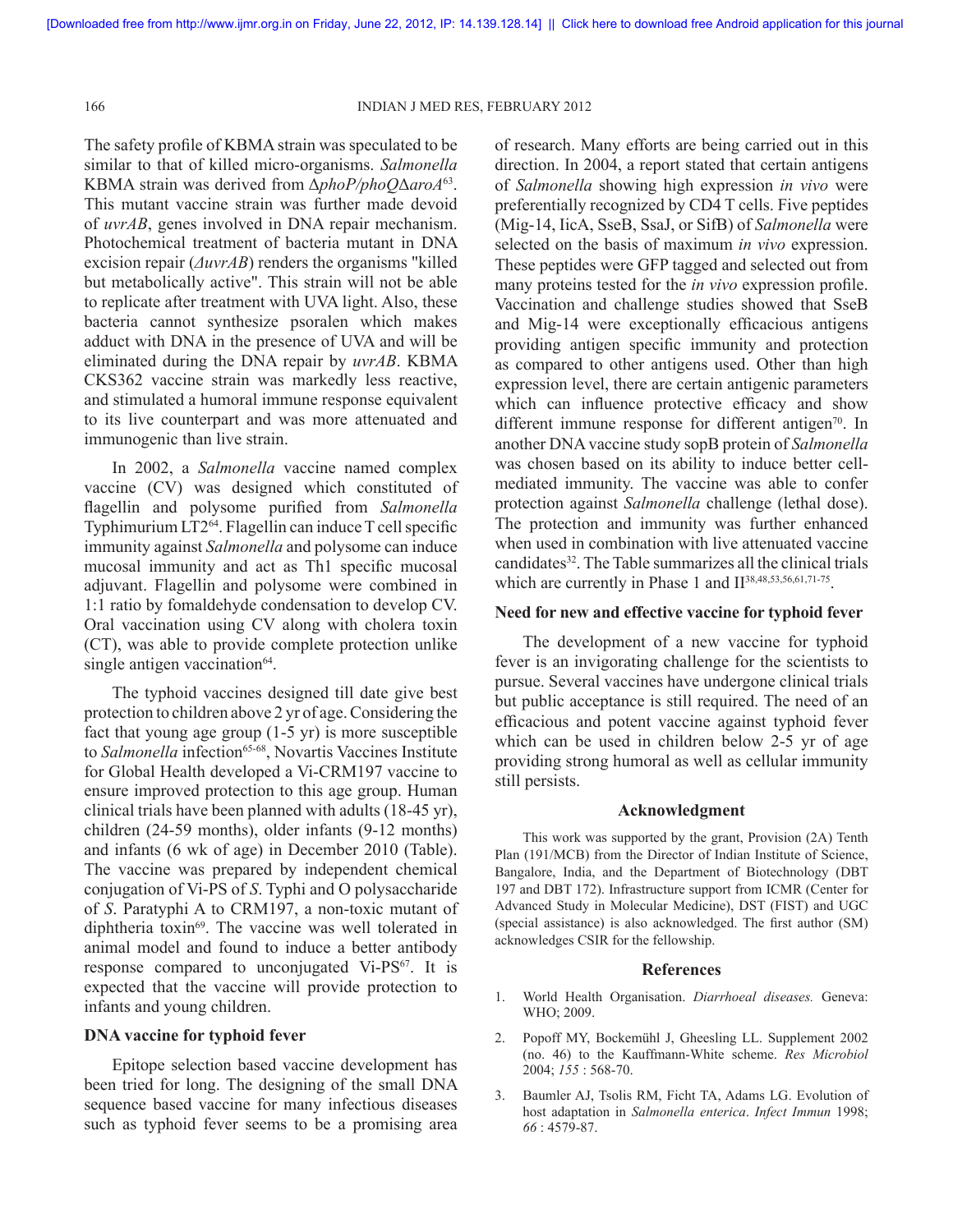#### MARATHE *et al* : STATUS OF TYPHOID VACCINE 167

- 4. Hohmann EL. Nontyphoidal salmonellosis. *Clin Infect Dis* 2001; *32* : 263-9.
- 5. Black RE, Cisneros L, Levine MM, Banfi A, Lobos H, Rodriguez H. Case-control study to identify risk factors for paediatric endemic typhoid fever in Santiago, Chile. *Bull World Health Organ* 1985; *63* : 899-904.
- 6. Luby SP, Faizan MK, Fisher-Hoch SP, Syed A, Mintz ED, Bhutta ZA, *et al*. Risk factors for typhoid fever in an endemic setting, Karachi, Pakistan. *Epidemiol Infect* 1998; *120* : 129-38.
- 7. Nagarajan AG, Karnam G, Lahiri A, Allam US, Chakravortty D. Reliable means of diagnosis and serovar determination of blood-borne *Salmonella* strains: quick PCR amplification of unique genomic loci by novel primer sets. *J Clin Microbiol* 2009; *47* : 2435-41.
- 8. Prouty AM, Van Velkinburgh JC, Gunn JS. *Salmonella enterica* serovar Typhimurium resistance to bile: identification and characterization of the tolQRA cluster. *J Bacteriol* 2002; *184* : 1270-6.
- 9. Prouty AM, Schwesinger WH, Gunn JS. Biofilm formation and interaction with the surfaces of gallstones by *Salmonella* spp. *Infect Immun* 2002; *70* : 2640-9.
- 10. Woodward TE, Smadel JE, Ley HL Jr, Green R, Mankikar DS. Preliminary report on the beneficial effect of chloromycetin in the treatment of typhoid fever. *Ann Intern Med* 1948; *29* : 131-4.
- 11. Mirza SH, Beeching NJ, Hart CA. Multi-drug resistant typhoid: a global problem. *J Med Microbiol* 1996; *44* : 317-9.
- 12. Kumar S, Rizvi M, Berry N. Rising prevalence of enteric fever due to multidrug-resistant *Salmonella*: an epidemiological study. *J Med Microbiol* 2008; *57* : 1247-50.
- 13. Parry CM, Threlfall EJ. Antimicrobial resistance in typhoidal and nontyphoidal Salmonellae. *Curr Opin Infect Dis* 2008; *21* : 531-8.
- 14. Akinyemi KO, Smith SI, Oyefolu AO, Coker AO. Multidrug resistance in *Salmonella enterica* serovar Typhi isolated from patients with typhoid fever complications in Lagos, Nigeria. *Public Health* 2005; *119* : 321-7.
- 15. Chau TT, Campbell JI, Galindo CM, Van Minh Hoang N, Diep TS, Nga TT, *et al*. Antimicrobial drug resistance of *Salmonella enterica* serovar Typhi in asia and molecular mechanism of reduced susceptibility to the fluoroquinolones. *Antimicrob Agents Chemother* 2007; *51* : 4315-23.
- 16. Helms M, Ethelberg S, Molbak K. International *Salmonella* Typhimurium DT104 infections, 1992-2001. *Emerg Infect Dis* 2005; *11* : 859-67.
- 17. Poppe C, Smart N, Khakhria R, Johnson W, Spika J, Prescott J. *Salmonella* Typhimurium DT104: a virulent and drugresistant pathogen. *Can Vet J* 1998; *39* : 559-65.
- 18. Parry CM, Hien TT, Dougan G, White NJ, Farrar JJ. Typhoid fever. *N Engl J Med* 2002; *347* : 1770-82.
- 19. Mulvey MR, Boyd DA, Olson AB, Doublet B, Cloeckaert A. The genetics of *Salmonella* genomic island 1. *Microbes Infect* 2006; *8* : 1915-22.
- 20. Ribot EM, Wierzba RK, Angulo FJ, Barrett TJ. *Salmonella enterica* serotype Typhimurium DT104 isolated from humans, United States, 1985, 1990, and 1995. *Emerg Infect Dis* 2002; *8* : 387-91.
- 21. Groisman EA, Mouslim C. Sensing by bacterial regulatory systems in host and non-host environments. *Nat Rev Microbiol* 2006; *4* : 705-9.
- 22. Poltorak A, He X, Smirnova I, Liu MY, Van Huffel C, Du X, *et al*. Defective LPS signaling in C3H/HeJ and C57BL/10ScCr mice: mutations in Tlr4 gene. *Science* 1998; *282* : 2085-8.
- 23. Chow JC, Young DW, Golenbock DT, Christ WJ, Gusovsky F. Toll-like receptor-4 mediates lipopolysaccharide-induced signal transduction. *J Biol Chem* 1999; *274* : 10689-92.
- 24. Chakravortty D, Hansen-Wester I, Hensel M. *Salmonella* pathogenicity island 2 mediates protection of intracellular *Salmonella* from reactive nitrogen intermediates. *J Exp Med* 2002; *195* : 1155-66.
- 25. Tobar JA, Carreno LJ, Bueno SM, Gonzalez PA, Mora JE, Quezada SA, *et al*. Virulent *Salmonella enterica* serovar Typhimurium evades adaptive immunity by preventing dendritic cells from activating T cells. *Infect Immun* 2006; *74* : 6438-48.
- 26. Bueno SM, Gonzalez PA, Schwebach JR, Kalergis AM. T cell immunity evasion by virulent *Salmonella enterica*. *Immunol Lett* 2007; *111* : 14-20.
- 27. Groisman EA. The pleiotropic two-component regulatory system PhoP-PhoQ. *J Bacteriol* 2001; *183* : 1835-42.
- 28. Roland KL, Martin LE, Esther CR, Spitznagel JK. Spontaneous pmrA mutants of *Salmonella* Typhimurium LT2 define a new two-component regulatory system with a possible role in virulence. *J Bacteriol* 1993; *175* : 4154-64.
- 29. Shafer WM, Casey SG, Spitznagel JK. Lipid A and resistance of *Salmonella* Typhimurium to antimicrobial granule proteins of human neutrophil granulocytes. *Infect Immun* 1984; *43* : 834-8.
- 30. Merighi M, Ellermeier CD, Slauch JM, Gunn JS. Resolvase*in vivo* expression technology analysis of the *Salmonella enterica* serovar Typhimurium PhoP and PmrA regulons in BALB/c mice. *J Bacteriol* 2005; *187* : 7407-16.
- 31. Crump JA, Luby SP, Mintz ED. The global burden of typhoid fever. *Bull World Health Organ* 2004; *82* : 346-53.
- 32. World Health Organisation. *Public health response to biological and chemical weapons.* Geneva: WHO; 2004.
- 33. Typhoid vaccines. *Wkly Epidemiol Rec* 2000; *75* : 257-64.
- 34. Typhoid vaccines: WHO position paper. *Wkly Epidemiol Rec* 2008; *83* : 49-58.
- 35. Garmory HS, Griffin KF, Leary SE, Perkins SD, Brown KA, Titball RW. The effect of recombinant plasmids on *in vivo* colonisation of *Salmonella enterica* serovar Typhimurium strains is not reflected by *in vitro* cellular invasion assays. *Vaccine* 2002; *20* : 3239-43.
- 36. Wong KH, Feeley JC, Northrup RS, Forlines ME. Vi antigen from *Salmonella* typhosa and immunity against typhoid fever. I. Isolation and immunologic properties in animals. *Infect Immun* 1974; *9* : 348-53.
- 37. Wong KH, Feeley JC. Isolation of Vi antigen and a simple method for its measurement. *Appl Microbiol* 1972; *24* : 628-33.
- 38. Levine MM, Ferreccio C, Black RE, Tacket CO, Germanier R. Progress in vaccines against typhoid fever. *Rev Infect Dis* 1989; *11* (Suppl 3) : S552-67.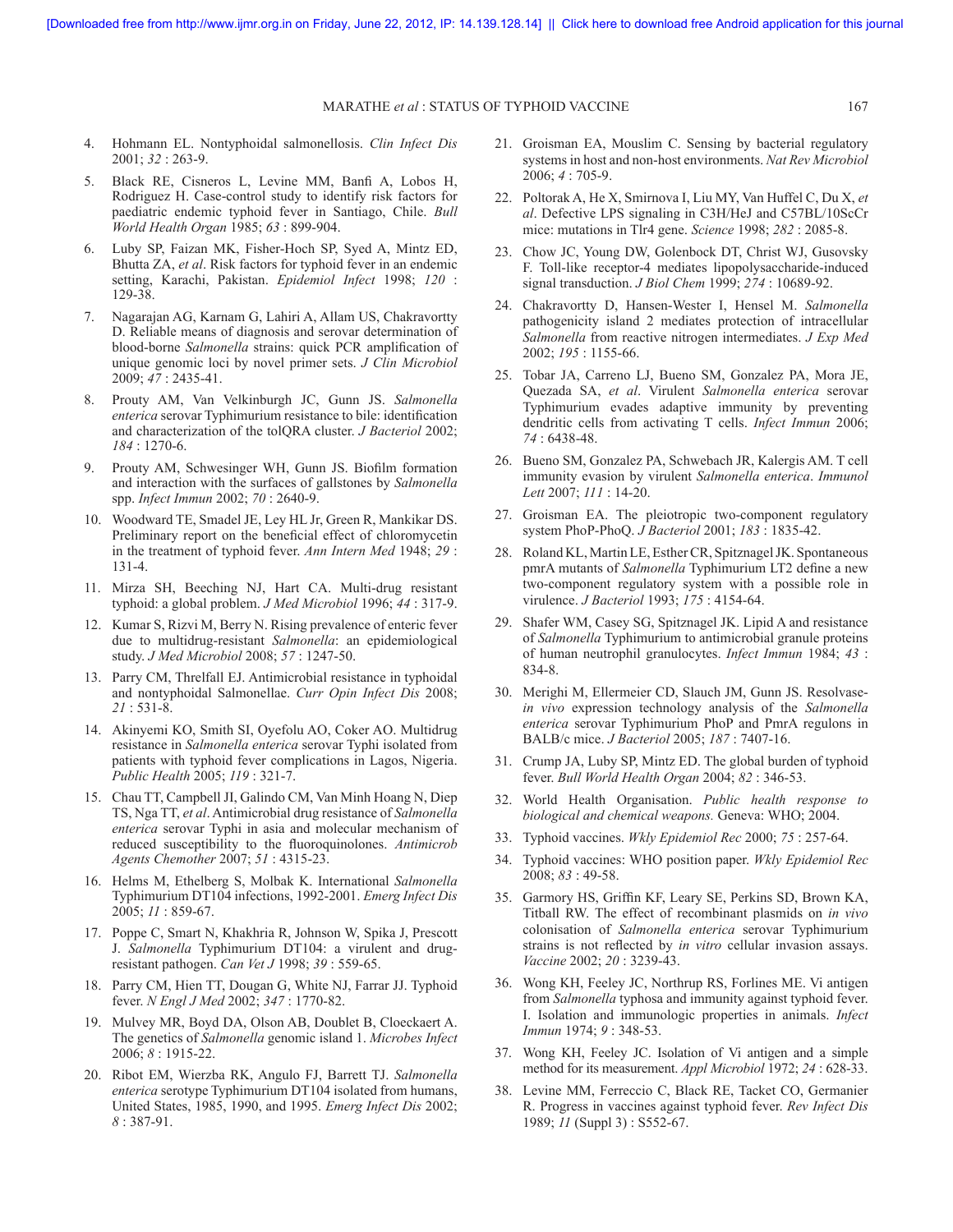#### 168 INDIAN J MED RES, FEBRUARY 2012

- 39. Garmory HS, Brown KA, Titball RW. *Salmonella* vaccines for use in humans: present and future perspectives. *FEMS Microbiol Rev* 2002; 26 : 339-53.
- 40. Felix A, Krikorian KS, Reitler R. The Occurrence of typhoid bacilli containing Vi antigen in cases of typhoid fever and of Vi antibody in their sera. *J Hyg* 1935; *35* : 421-7.
- 41. Felix A. Detection of chronic typhoid carriers by agglutination tests. *Lancet* 1938; *232* : 738-41.
- 42. Klugman KP, Koornhof HJ, Robbins JB, Le Cam NN. Immunogenicity, efficacy and serological correlate of protection of *Salmonella* Typhi Vi capsular polysaccharide vaccine three years after immunization. *Vaccine* 1996; *14* : 435-8.
- 43. Hessel L, Debois H, Fletcher M, Dumas R. Experience with *Salmonella* Typhi Vi capsular polysaccharide vaccine. *Eur J Clin Microbiol Infect Dis* 1999; *18* : 609-20.
- 44. Yang HH, Wu CG, Xie GZ, Gu QW, Wang BR, Wang LY, *et al*. Efficacy trial of Vi polysaccharide vaccine against typhoid fever in south-western China. *Bull World Health Organ* 2001; *79* : 625-31.
- 45. Saha MR, Ramamurthy T, Dutta P, Mitra U. Emergence of *Salmonella* Typhi Vi antigen-negative strains in an epidemic of multidrug-resistant typhoid fever cases in Calcutta, India. *Natl Med J India* 2000; *13* : 164.
- 46. Mehta G, Arya SC. Capsular Vi polysaccharide antigen in *Salmonella enterica* serovar Typhi isolates. *J Clin Microbiol*  2002; *40* : 1127-8.
- 47. Cook J, Jeuland M, Whittington D, Poulos C, Clemens J, Sur D, *et al*. The cost-effectiveness of typhoid Vi vaccination programs: calculations for four urban sites in four Asian countries. *Vaccine* 2008; *26* : 6305-16.
- 48. Ivanoff B, Levine MM, Lambert PH. Vaccination against typhoid fever: present status. *Bull World Health Organ* 1994; *72* : 957-71.
- 49. Levine MM, Ferreccio C, Abrego P, Martin OS, Ortiz E, Cryz S. Duration of efficacy of Ty21a, attenuated *Salmonella* Typhi live oral vaccine. *Vaccine* 1999; *17* (Suppl 2) : S22-7.
- 50. Levine MM, Ferreccio C, Black RE, Lagos R, San Martin O, Blackwelder WC. Ty21a live oral typhoid vaccine and prevention of paratyphoid fever caused by *Salmonella enterica* serovar Paratyphi B. *Clin Infect Dis* 2007; *45* (Suppl 1) : S24-8.
- 51. Stocker BA, Hoiseth SK, Smith BP. Aromatic-dependent "*Salmonella* sp." as live vaccine in mice and calves. *Dev Biol Stand* 1983; *53* : 47-54.
- 52. Hoiseth SK, Stocker BA. Aromatic-dependent *Salmonella* Typhimurium are non-virulent and effective as live vaccines. *Nature* 1981; *291* : 238-9.
- 53. Levine MM, Herrington D, Murphy JR, Morris JG, Losonsky G, Tall B, *et al*. Safety, infectivity, immunogenicity, and *in vivo* stability of two attenuated auxotrophic mutant strains of *Salmonella* Typhi, 541Ty and 543Ty, as live oral vaccines in humans. *J Clin Invest* 1987; *79* : 888-902.
- 54. Hone DM, Harris AM, Chatfield S, Dougan G, Levine MM. Construction of genetically defined double *aro* mutants of *Salmonella* Typhi. *Vaccine* 1991; *9* : 810-6.
- 55. Tacket CO, Sztein MB, Losonsky GA, Wasserman SS, Nataro JP, Edelman R, *et al*. Safety of live oral *Salmonella* Typhi vaccine strains with deletions in *htrA* and *aroC aroD* and immune response in humans. *Infect Immun* 1997; 65 : 452-6.
- 56. Tacket CO, Hone DM, Curtiss R, 3rd, Kelly SM, Losonsky G, Guers L, *et al*. Comparison of the safety and immunogenicity of *ΔaroC, ΔaroD* and *Δ cya Δ crp Salmonella* Typhi strains in adult volunteers. *Infect Immun* 1992; *60* : 536-41.
- 57. Hohmann EL, Oletta CA, Miller SI. Evaluation of a *pho*P/ *pho*Q-deleted, *aroA*-deleted live oral *Salmonella* Typhi vaccine strain in human volunteers. *Vaccine* 1996; *14* : 19-24.
- 58. Hohmann EL, Oletta CA, Killeen KP, Miller SI. *pho*P/*pho*Qdeleted *Salmonella* Typhi (Ty800) is a safe and immunogenic single-dose typhoid fever vaccine in volunteers. *J Infect Dis* 1996; *173* : 1408-14.
- 59. Kirkpatrick BD, Tenney KM, Larsson CJ, O'Neill JP, Ventrone C, Bentley M, *et al*. The novel oral typhoid vaccine M01ZH09 is well tolerated and highly immunogenic in 2 vaccine presentations. *J Infect Dis* 2005; *192* : 360-6.
- 60. Wang JY, Noriega FR, Galen JE, Barry E, Levine MM. Constitutive expression of the Vi polysaccharide capsular antigen in attenuated *Salmonella enterica* serovar Typhi oral vaccine strain CVD 909. *Infect Immun* 2000; *68* : 4647-52.
- 61. Tacket CO, Levine MM. CVD 908, CVD 908-htrA, and CVD 909 live oral typhoid vaccines: a logical progression. *Clin Infect Dis* 2007; *45* (Suppl 1) : S20-3.
- 62. Negi VD, Singhamahapatra S, Chakravortty D. *Salmonella enterica* serovar Typhimurium strain lacking pmrG-HM-D provides excellent protection against salmonellosis in murine typhoid model. *Vaccine* 2007; *25* : 5315-23.
- 63. Lankowski AJ, Hohmann EL. Killed but metabolically active *Salmonella* Typhimurium: application of a new technology to an old vector. *J Infect Dis* 2007; *195* : 1203-11.
- 64. Harada H, Nishikawa F, Higashi N, Kita E. Development of a mucosal complex vaccine against oral Salmonella infection in mice. *Microbiol Immunol* 2002; *46* : 891-905.
- 65. Sinha A, Sazawal S, Kumar R, Sood S, Reddaiah VP, Singh B, *et al*. Typhoid fever in children aged less than 5 years. *Lancet* 1999; *354* : 734-7.
- 66. Saha SK, Baqui AH, Hanif M, Darmstadt GL, Ruhulamin M, Nagatake T, *et al*. Typhoid fever in Bangladesh: implications for vaccination policy. *Pediatr Infect Dis J* 2001; *20* : 521-4.
- 67. Lin FY, Vo AH, Phan VB, Nguyen TT, Bryla D, Tran CT, *et al*. The epidemiology of typhoid fever in the Dong Thap Province, Mekong Delta region of Vietnam. *Am J Trop Med Hyg* 2000; *62* : 644-8.
- 68. Brooks WA, Hossain A, Goswami D, Nahar K, Alam K, Ahmed N, *et al*. Bacteremic typhoid fever in children in an urban slum, Bangladesh. *Emerg Infect Dis* 2005; *11* : 326-9.
- 69. Micoli F, Rondini S, Pisoni I, Proietti D, Berti F, Costantino P, *et al*. Vi-CRM 197 as a new conjugate vaccine against *Salmonella* Typhi. *Vaccine* 2011; *29* : 712-20.
- 70. Rollenhagen C, Sorensen M, Rizos K, Hurvitz R, Bumann D. Antigen selection based on expression levels during infection